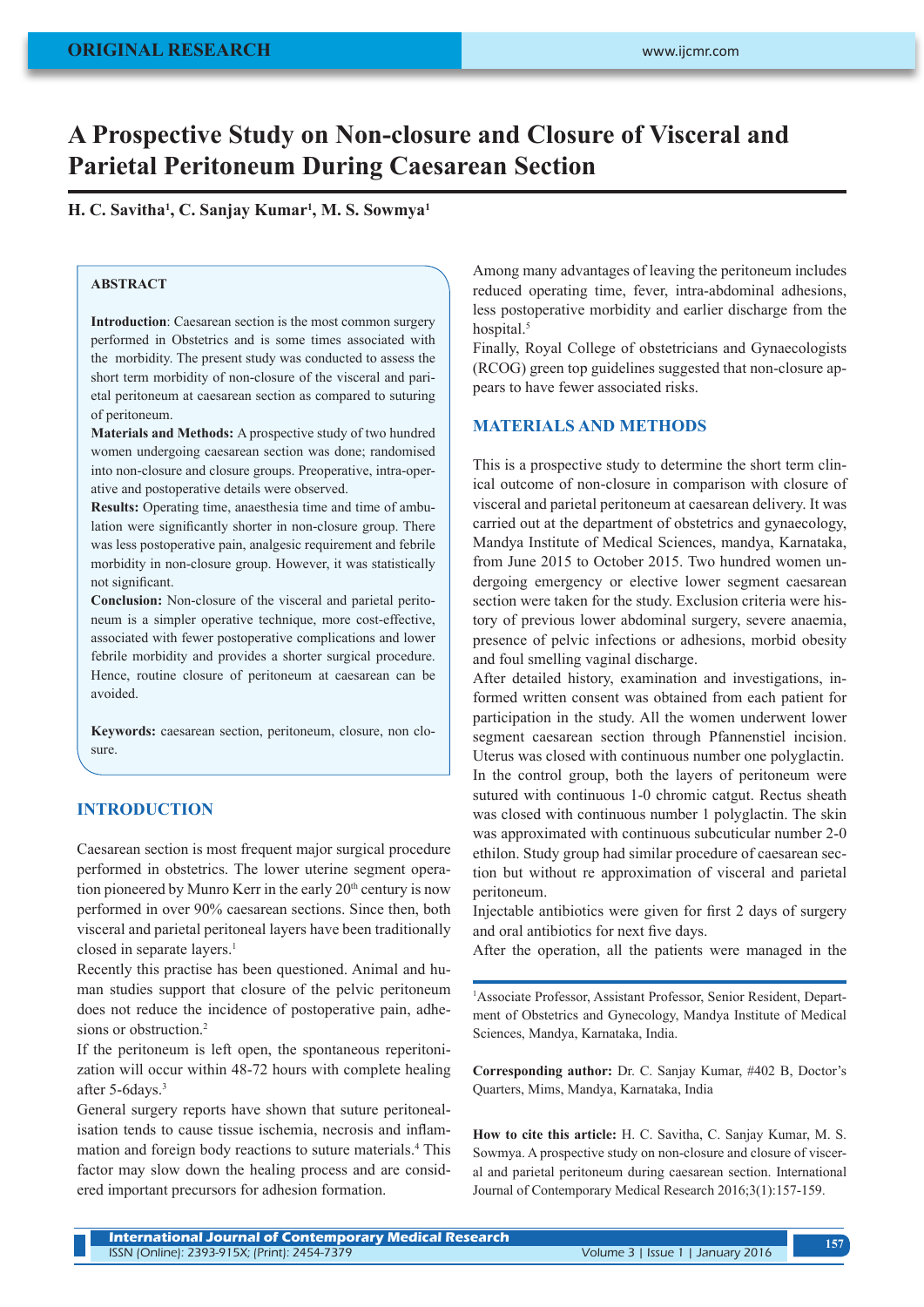same postoperative ward. In the absence of complications, patients were discharged on the seventh postoperative day. The outcome measures noted were anaesthesia time, operating time, postoperative pain, duration of the ileus, time of ambulation, febrile morbidity, endometritis, cystitis, wound infection and length of hospital stay. Analgesic injection diclofenac sodium 75mg / tramadol 50mg intramuscularly, were given 12<sup>th</sup> hourly, in the first 24 hours of the surgery and then as needed. Analgesics were changed over to oral on the second postoperative day.

Postoperative pain was assessed by 10cm visual analog scale – VAS (no pain=0, worst pain ever=10) at 24hours after surgery and daily till the time of discharge. Women were asked to indicate average intensity of pain they had experienced during last 24hours. Oral alimentation was reintroduced once bowel sounds were returned.

 Febrile morbidity was defined as temperature more than 380 C on two occasions at least twelve hours apart, excluding first postoperative day. Endometritis was diagnosed if uterine tenderness, vaginal discharge and fever were present. Cystitis was diagnosed by positive urine culture growth or more than 1,00,000 colonies per ml of single species of bacteria in urine. Wound infection was diagnosed when there was serous or purulent discharge from the skin incision with erythema and induration, with or without fever. Significance of difference, if any, in the observations made of variables studied in control/ study groups, in numbers or averages was determined using Chisquare  $(X2)$  or student t-test, as applicable.

#### **RESULTS**

Among the 200 women enrolled in the study, 100 study groups had non-closure while 100 control groups had closure of parietal and visceral peritoneum at caesarean section. Patient's characteristic about age, parity and gestational age has been described in table 1. Type of anaesthesia, elective or emergency caesarean data, were shown in table 2 and 3 respectively.

The outcome data is shown in table 4. The average duration of operation and anaesthesia were less by 11.5 minutes and 10.4 minutes respectively in the study group. Women in study group requiring additional analgesics, either oral or parenteral, were less than that in the control group. 21 from the study and 25 control group required additional analgesic. However, the difference was not significant. Mean total score in the study group was less as compared to that in control group.

Time of oral intake and ambulation was less in study group than in control group. The febrile morbidity was high in control group as compared to that in the study group. However it is not statistically significant. Cystitis was found in 3 cases from the study group and 5 cases from the control group.

Four from the study group had wound infection as compared to seven in the control group. The mean hospital stay in study group was 7.17days as compared to 7.29days in control group. Four from the study group and seven from the control group stayed in the hospital for more than 8 days because of wound infection.

|                                         | Non-closure $n=100$ | Closure $n=100$ | <b>Statistical significance</b>     |  |
|-----------------------------------------|---------------------|-----------------|-------------------------------------|--|
| Age (years) mean $\pm$ SD               | $23.5 \pm 4.4$      | $22.7 \pm 3.7$  | $t=1.3$ , $p=0.2$ , not significant |  |
| Parity mean±SD                          | $0.6 \pm 1.1$       | $0.5 \pm 1.1$   | $t=0.4$ , $p=0.6$ , not significant |  |
| Gestational age mean mean±SD            | $37.5 \pm 2.3$      | $37.6 \pm 2.0$  | $t=0.3$ , $p=0.6$ . not significant |  |
| <b>Table-1: Patient characteristics</b> |                     |                 |                                     |  |

|                                    | Non-closure $n=100$ | Closure $n=100$ | <b>Statistical significance</b> |  |  |
|------------------------------------|---------------------|-----------------|---------------------------------|--|--|
| General Anaesthesia                |                     | 20              | $X^2=0.4$ , p=0.4               |  |  |
| Spinal                             | 81                  | 80              | Not significant                 |  |  |
| Table-2: Type of anaesthesia given |                     |                 |                                 |  |  |

|                                            | Non-closure $n=100$ | Closure $n=100$ | <b>Statistical significance</b> |  |
|--------------------------------------------|---------------------|-----------------|---------------------------------|--|
| Elective                                   |                     |                 | $X^2=0.1$ , p=0.8               |  |
| emergency                                  |                     | 89              | Not significant                 |  |
| <b>Table-3:</b> Types of caesarean section |                     |                 |                                 |  |

| <b>Parameter</b>                  | Non-closure $n=100$ | Closure $n=100$  | <b>Statistical significance</b>    |  |  |
|-----------------------------------|---------------------|------------------|------------------------------------|--|--|
| Operative time minutes mean±SD    | $32.7\pm4.9$        | $44.2\pm4.61$    | T=16.74, $p<0.0001$ significant    |  |  |
| Anesthesia time minutes mean±SD   | $42.1 \pm 5.03$     | $52.5 \pm 4.67$  | T=16.06, $p<0.0001$ significant    |  |  |
| Total pain score mean±SD          | $35.58 \pm 3.30$    | $36.56 \pm 3.91$ | $T=1.83$ , $p=0.06$                |  |  |
| Febrile morbidity(no. of patients | 10                  | 16               | $X2=0.004$ , $p=0.57$              |  |  |
| Time of oral intake days mean+-SD | $1.34 \pm 0.47$     | $1.61 \pm 0.49$  | $T=1.30$ , $p=0.19$ significant    |  |  |
| Time of ambulation days mean±SD   | $1.39 \pm 0.51$     | $2.28\pm 0.56$   | T=11.22, $p=0.0001$ significant    |  |  |
| Wound infection (no. of patients) | 4                   |                  | $X2=0.35$ , p=0.55 not significant |  |  |
| Hospital stay days mean±SD        | $7.17 \pm 0.75$     | $7.29 \pm 1.00$  | T=1.10, $p = 0.27$ not significant |  |  |
| <b>Table-4: Outcome data</b>      |                     |                  |                                    |  |  |